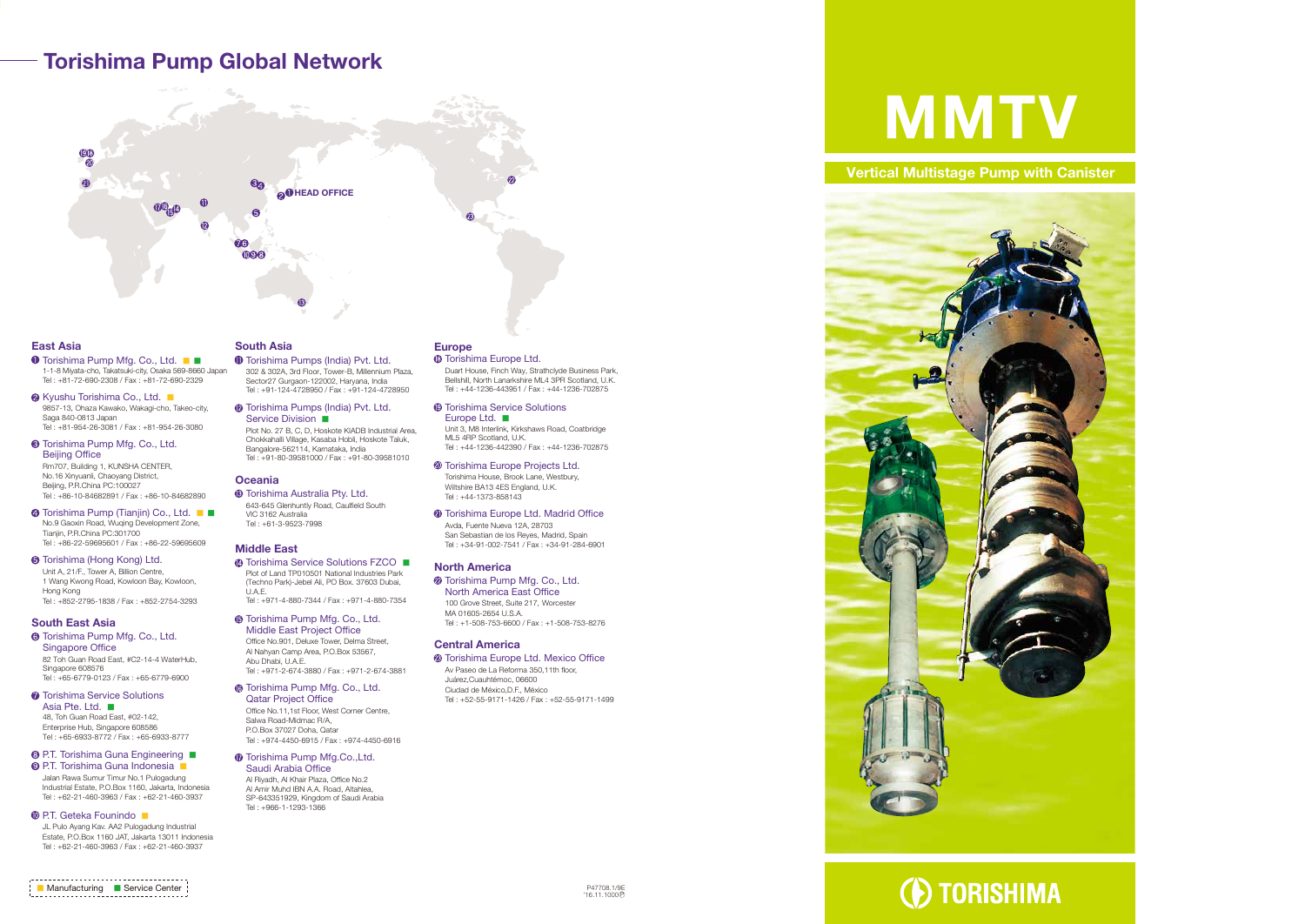# **Vertical Multistage Pumps with Canister Fig. 3 Reliable Design**

The high pressure vertical canister pump presents significant advantages in those cases where limited suction head is available. This applies particularly in the case of condensers in power stations, desalination plants and other pipeline pumping applications.

**Capacities** Total head Pump suction pressure Pump discharge pressure Speed Size

The canister serves as a suction receiver, and by adding the length to the canister / pump, adequate suction head can be provided to ensure trouble-free operation.

# **Applications**

Pumping hot water and condensate in power stations, especially in cases where the suction head is restricted.

# **Technical Data**

- Gland packing
- Mechanical seal

Can be lengthened to meet low NPSH requirements.

- Suction: Can be arranged above or below floor level as required.
- Discharge: Always located on the motor stool.

up to 2,900 m3 /h (12,770 US gpm) up to 400 m (1,600 ft) up to 19.6 bar (285 psi) up to 39.2 bar (570 psi) up to  $3,600$  min<sup>-1</sup> 40 to 400 mm (11/2 to 15 in)

- **Mixed flow impeller for high flow application.**  The first impeller: Specially designed with double suction to avoid cavitation also available.
- Radial-flow impeller also available for high head at low flow rate.



# **Materials**

Casing

| Impeller, the first stage  |
|----------------------------|
| Impeller, the second stage |
| or more                    |
| Shaft                      |

Cast iron, Ductile iron, Stainless cast steel Stainless cast steel, Cast steel Cast iron, Ductile iron, 2%Ni cast iron Stainless cast steel Stainless steel



# **Shaft Seal Options**

● to JIS, ASME and JPI

# **Flange Options**

## **Canister**

## **Nozzle Locations**

## **Impeller Options**

**Mixed-flow Impeller**

**Radial-flow Impeller**